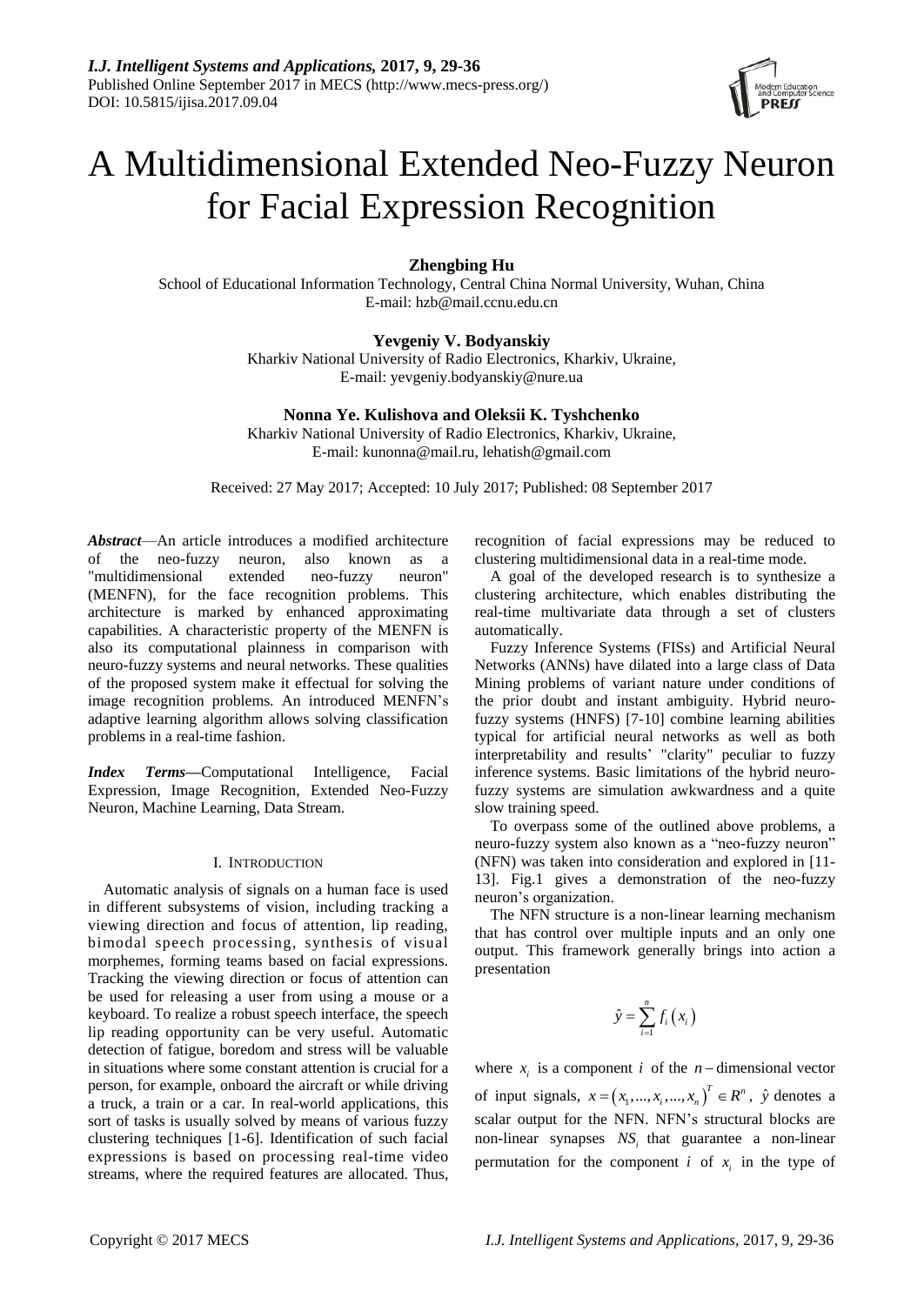$$
f_i(x_i) = \sum_{l=1}^h w_{li} \mu_{li}(x_i)
$$

where  $w_{li}$  stands for a synaptic weight  $l$  of the nonlinear synapse *i*,  $l = 1, 2, ..., h$ ,  $i = 1, 2, ..., n$ ;  $\mu_{li}(x_i)$  signifies a

membership function *l* in the nonlinear synapse *i* , which finally yields a fuzzified element  $x_i$ . In this way, an NFN-implemented conversion may be marked down in the following manner

 $NS<sub>I</sub>$  $f_i(x_i(k))$  $x_1(k)$  $\mu_{21}$ **Lih1**  $NS<sub>2</sub>$  $\mu_{12}$  $\hat{y}(k)$  $f_2(x_2(k))$  $x_2(k)$  $II22$  $\vdots$  $\mu$ <sub>2</sub>  $NS<sub>n</sub>$  $\mu$ <sub>In</sub>  $x_n(k)$  $\mu$ <sub>2n</sub>  $f_n(x_n(k))$ Llhn

Fig.1. A neo-fuzzy neuron

$$
\hat{y} = \sum_{i=1}^n \sum_{l=1}^h w_{li} \mu_{li} (x_i).
$$

An NFN-realized fuzzy inference is given by

IF  $x_i$  IS  $x_i$  THEN AN OUTPUT IS  $w_i$ ,  $l = 1,2,...h$ 

$$
\mu_{li} = \begin{cases}\n\frac{x_i - c_{l-1,i}}{c_{l,i} - c_{l-1,i}}, & if \ x_i \in [c_{l-1,i}, c_{l,i}], \\
\frac{c_{l+1,i} - x_i}{c_{l+1,i} - c_{l,i}}, & if \ x_i \in [c_{l,i}, c_{l+1,i}], \\
0, & otherwise\n\end{cases}
$$

where  $c_{li}$  specifies selected (usually distributed uniformly) centroids (at random fashion) of membership functions in the interval [0,1], although in a natural way  $0 \leq x_i \leq 1$ .

NFN's inventors [11-13] brought into requisition common triangular frameworks as membership functions that meet the requirements of the unity partition.

Certainly, some other functions apart from triangular frameworks may be employed as membership functions, first of all, B-splines [14-18] that proved successfully their effectiveness just being parts of the neo-fuzzy neuron. A generalized view of B-spline-based membership functions of the  $q$ - order may be put forward in the shape of

$$
\mu_{li}^{B}(x_{i},q) = \begin{cases}\n\begin{cases}\n1, & \text{if } x_{i} \in \left[c_{li}, c_{l+1,i}\right] \\
0, & \text{otherwise}\n\end{cases} \quad \text{for } q = 1, \\
\frac{x_{i} - c_{li}}{c_{l+q-1,i} - c_{li}} \mu_{li}^{B}(x_{i},q-1) + \frac{c_{l+q,i} - x_{i}}{c_{l+q-1,i} - c_{l+1,i}} \mu_{l+1,i}^{B}(x_{i},q-1) \\
\quad \text{for } q > 1, l = 1, 2, ..., h-q.\n\end{cases}
$$

In case when  $q = 2$ , the conventional triangular constructions are gained. It also bears mentioning that the B-splines may ensure the unity partition by way of

$$
\sum_{l=1}^h \mu_l^B\left(x_i, q\right) = 1
$$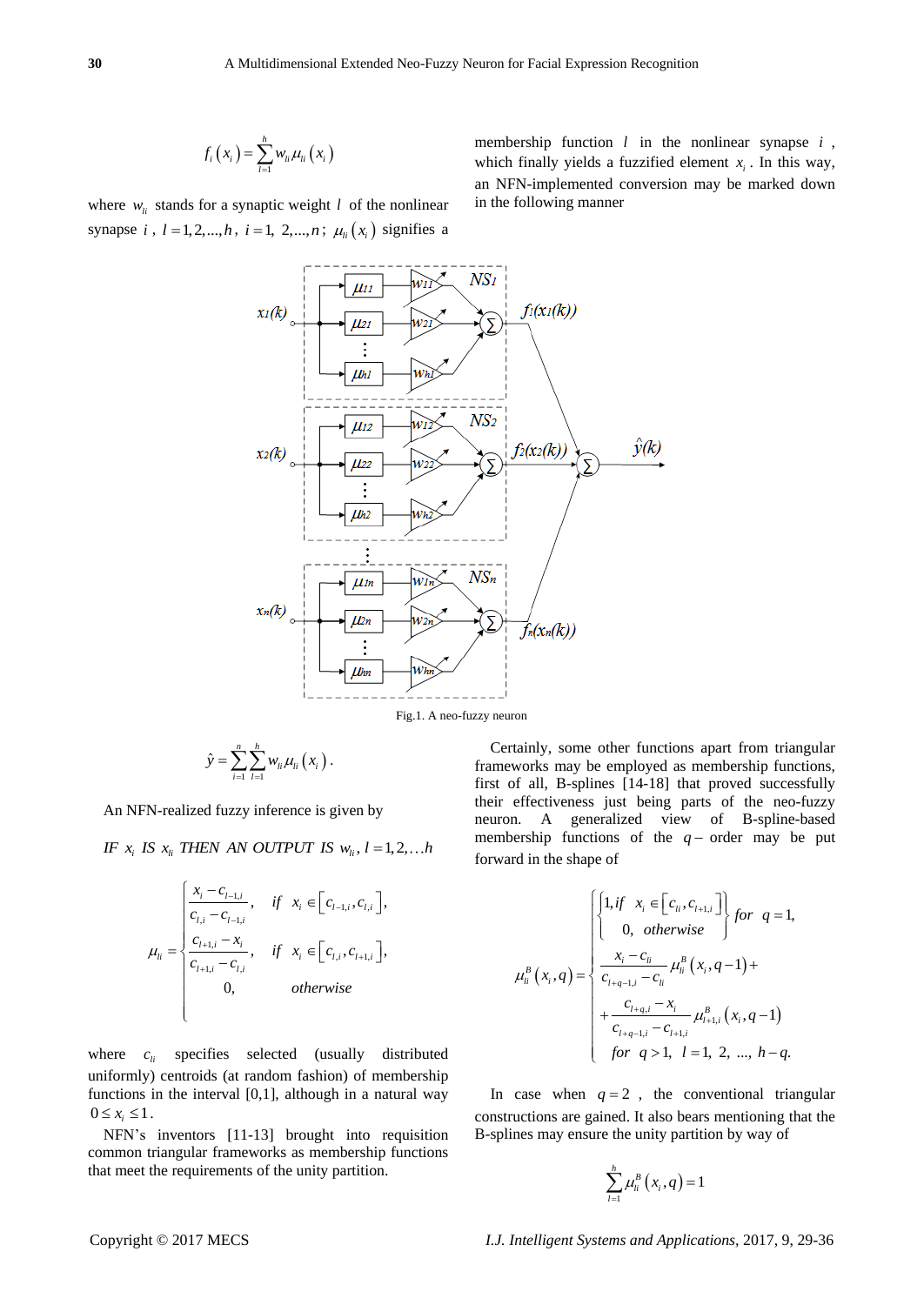which are non-negative, i.e.

$$
\sum_{l=1}^h \mu_{li}^B(x_i, q) \ge 0
$$

and have a support area

$$
\sum_{l=1}^h \mu_{li}^B(x_i,q) = 0 \ \ \text{for} \ \ x_i \notin \Big[c_{li},c_{l+q,i}\Big].
$$

Consequently, the input vector signal  $x(k) = (x_1(k),...,x_i(k),...,x_n(k))^T$ (here  $k = 1, 2, ...$ marks a current discrete time indicator) being fed to the NFN's input yields a scalar value at its output

$$
\hat{y}(k) = \sum_{i=1}^{n} \sum_{l=1}^{h} w_{li}(k-1) \mu_{li}(x_{i}(k))
$$
 (1)

where  $w_{li} (k-1)$  stands for a current value of tuned synaptic weights to have been gained (as a result of learning) by previous  $(k-1)$  observations.

Bringing in the membership functions'  $(nh \times 1)$  – vector

$$
\mu(x(k)) = (\mu_1(x_1(k)), ..., \mu_{h1}(x_1(k)),
$$
  
\n
$$
\mu_1(x_1(k)), ..., \mu_{12}(x_2(k)), ..., \mu_{h1}(x_i(k)), ..., \mu_{hn}(x_n(k)))^T
$$
  
\nand 
$$
w(k-1) = (w_{11}(k-1), ..., w_{h1}(k-1), w_{21}(k-1), ...,
$$

$$
w_{li}\left(k-1\right),...,w_{ln}\left(k-1\right)\big)^{T}
$$

which conforms with the vector of synaptic weights, the conversion (1) carried out by the NFN may be marked down in a slightly different manner

$$
\hat{y}(k) = w^T (k-1) \mu(x(k)). \tag{2}
$$

To set the NFN's parameters, its developers put into use the gradient procedure for minimization of a training criterion

$$
E(k) = \frac{1}{2} (y(k) - \hat{y}(k))^{2} = \frac{1}{2} e^{2} (k) =
$$
  
= 
$$
\frac{1}{2} \left( y(k) - \sum_{i=1}^{n} \sum_{j=1}^{h} w_{ii} \mu_{ii} (x_{i} (k)) \right)^{2}
$$

and has the shape of

$$
w_{li}(k) = w_{li}(k-1) + \eta e(k) \mu_{li}(x_i(k)) =
$$
  
=  $w_{li}(k-1) + \eta (y(k) - \hat{y}(k)) \mu_{li}(x_i(k)) =$   
=  $w_{li}(k-1) + \eta \left( y(k) - \sum_{i=1}^{n} \sum_{l=1}^{h} w_{li} \mu_{li}(x_i(k)) \right) \mu_{li}(x_i(k))$ 

where  $y(k)$  designates an external reference signal,  $e(k)$  denotes a learning error,  $\eta$  refers to a parameter of a learning rate.

To speed the NFN's training process up, a special-type algorithm was introduced in [19] having both tracking (for processing non-stationary signals) and filtering (for "noisy" data) properties

$$
\begin{cases} w(k) = w(k-1) + r^{-1}(k)e(k)\mu(x(k)), \\ r(k) = \alpha r(k-1) + ||\mu(x(k))||^2, 0 \le \alpha \le 1. \end{cases}
$$
 (3)

In the circumstances of  $\alpha = 0$ , the scheme (3) is credible in its organization to the one-step Kaczmarz-Widrow-Hoff learning algorithm [20], and when  $\alpha = 1$ , it's similar to the method of stochastic approximation by Goodwin-Ramage-Caines [21].

It will be observed that training the NFN's synaptic coefficients (weights) can be utilized by an amount of other methods for identification and learning inclusive of the common least-squares method with its upgrades.

### II. AN EXTENDED NEO-FUZZY NEURON

As previously stated, the neo-fuzzy neuron's non-linear synapse *NS<sup>i</sup>* performs the zero-order Takagi-Sugeno inference, which is in fact the elementary Wang-Mendel neuro-fuzzy system [22-24].

It seems certain that approximating inferiorities of this system may be amended by dint of a system node also known as an "extended non-linear synapse" ( $ENS_i$ , Fig.2). A framework of an "extended neo-fuzzy neuron" [25-26] (ENFN) is built with reference to the *ENS<sup>i</sup>* elements in exchange for the common *NS<sup>i</sup>* nodes.

By establishing several additional variables

$$
y_{li}(x_i) = \mu_{li}(x_i) (w_{li}^0 + w_{li}^1 x_i^1 + w_{li}^2 x_i^2 + ... + w_{li}^p x_i^p),
$$
  
\n
$$
f_i(x_i) = \sum_{l=1}^h \mu_{li}(x_i) (w_{li}^0 + w_{li}^1 x_i^1 + w_{li}^2 x_i^2 + ... + w_{li}^p x_i^p) =
$$
  
\n
$$
= w_{li}^0 \mu_{li}(x_i) + w_{li}^1 x_i^1 \mu_{li}(x_i) + ... + w_{li}^2 x_i^2 \mu_{li}(x_i) + ...
$$
  
\n
$$
+ w_{li}^p x_i^p \mu_{li}(x_i) + ... + w_{2i}^0 \mu_{2i}(x_i) + ... +
$$
  
\n
$$
+ w_{2i}^p x_i^p \mu_{2i}(x_i) + ... + w_{hi}^p x_i^p \mu_{hi}(x_i),
$$
  
\n
$$
w_i = (w_{li}^0, w_{li}^1, ..., w_{li}^p, w_{2i}^0, ..., w_{2i}^p, ..., w_{hi}^p)^T,
$$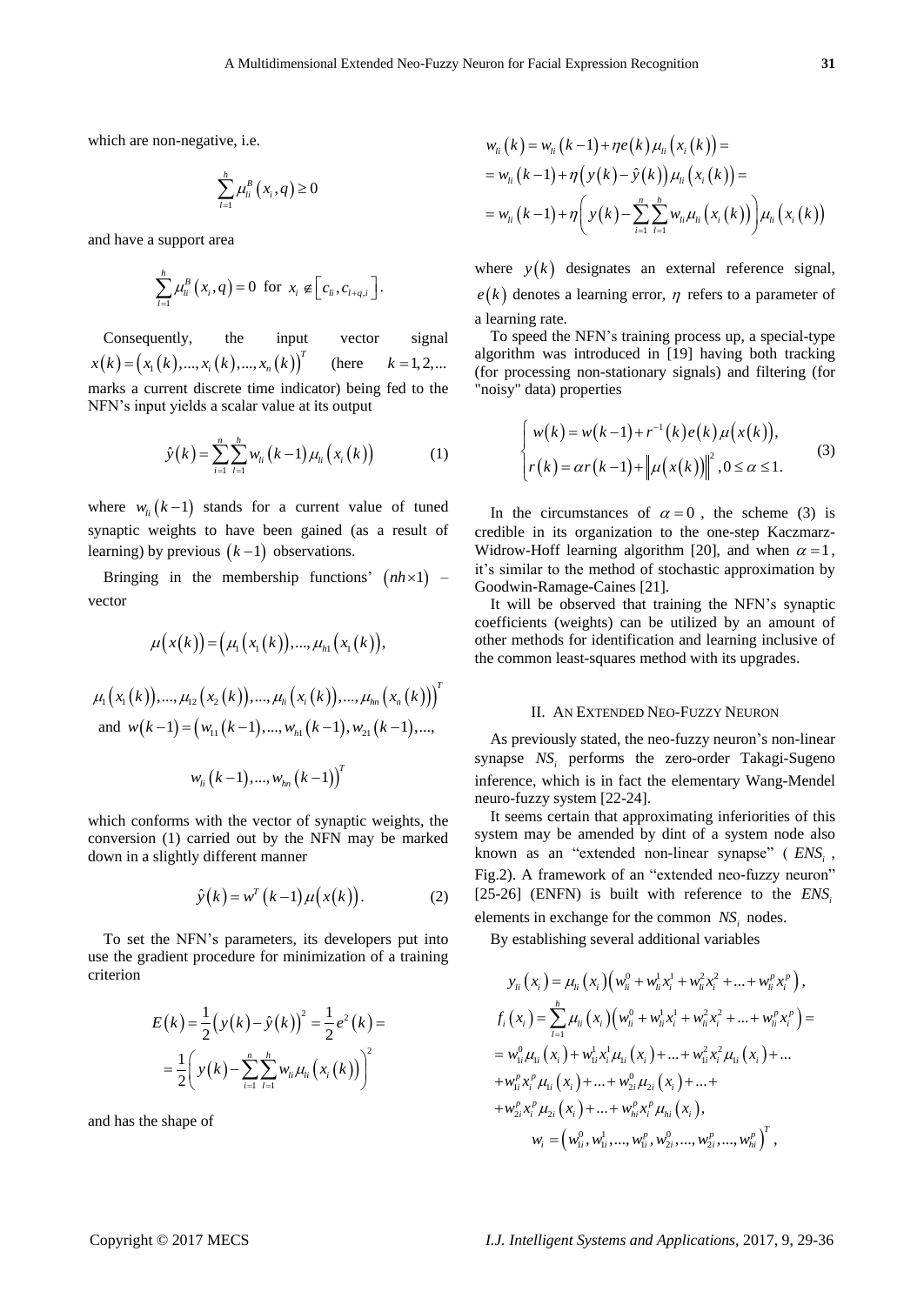$$
\tilde{\mu}_{i}\left(x_{i}\right) = \left(\mu_{1i}\left(x_{i}\right), x_{1}\mu_{1i}\left(x_{i}\right), ..., x_{i}^{p}\mu_{1i}\left(x_{i}\right), \mu_{2i}\left(x_{i}\right), ..., \right) x_{i}^{p}\mu_{2i}\left(x_{i}\right), ..., x_{i}^{p}\mu_{hi}\left(x_{i}\right)\right)^{T},
$$

we can note down

$$
f_i(x_i) = w_i^T \tilde{\mu}_i(x_i), \qquad (4)
$$

$$
\hat{y} = \sum_{i=1}^{n} f_i(x_i) = \sum_{i=1}^{n} w_i^T \tilde{\mu}(x_i) = \tilde{w}^T \tilde{\mu}(x)
$$
\n(5)

where  $\tilde{w}^T = (w_1^T, ..., w_i^T, ..., w_n^T)^T$ , and

$$
\tilde{\mu}(x) = (\tilde{\mu}_1^T(x_1), ..., \tilde{\mu}_i^T(x_i), ..., \tilde{\mu}_n^T(x_n))^{T}.
$$

As one can notice, the ENFN embodies  $(p+1)$ *hn* synaptic weights to be tweaked, and a fuzzy output performed by every *ENS<sup>i</sup>* takes on a form

## *IF*  $x_i$  *IS*  $x_i$  *THEN AN OUTPUT IS*

$$
w_{1i}^0 + w_{1i}^1 x_i + \dots + w_{li}^p x_i^p, \ l = 1, 2, \dots, h
$$
 (6)

which is essentially in agreement with the *p*-order Takagi-Sugeno inference.

It should be also marked that ENFN stands seized of a simpler architecture as opposed to the common neurofuzzy system that leads to its simplified numerical realization.

When the ENFN's input is given as a vector signal  $x(k)$  in the system, there appears an output scalar value

$$
\hat{y}(k) = \tilde{w}^T(k-1)\tilde{\mu}(x(k))
$$
 (7)

whereby the listed above expression stands out from the formula (2) only by the fact that it embraces  $(p+1)$ times more parameters to be set as contrasted with the conventional NFN. It stands to reason that ENFN settings may be trained with the algotirhm (3) that acquires in this case a shape of



Fig.2. An extended non-linear fuzzy synapse

$$
\begin{cases} \tilde{w}(k) = \tilde{w}(k-1) + (1/\tilde{r}(k))e(k)\tilde{\mu}(x(k)), \\ \tilde{r}(k) = \alpha \tilde{r}(k-1) + ||\tilde{\mu}(x(k))||^2, 0 \le \alpha \le 1. \end{cases}
$$
 (8)

Fig.3 displays a scheme of an extended neo-fuzzy neuron.



Fig.3. An extended neo-fuzzy neuron

The extended neo-fuzzy neuron is a building block for the multidimensional neo-fuzzy neuron (MENFN). Its architecture is depicted in Fig. 4.

That looks on reasonable grounds to put in several layers in the MENFN for solving the pattern recognition task. The first layer encapsulates the extended neo-fuzzy neurons, and their quantity brings into accordance with the output vector's  $\tilde{y}_m(k)$  dimensionality.

A quantity of non-linear synapses that configures each neo-fuzzy neuron complies with dimensionality of the input feature vector  $x_n(k)$ . The succeeding layer represents an activation function

$$
v_j(k) = \psi(\hat{y}_j(k))
$$
 (9)

.

where

$$
\psi(\hat{y}_j(k)) = \begin{cases} \hat{y}_j(k), & \text{if } \hat{y}_j(k) > 0\\ 0, & \text{otherwise} \end{cases}
$$

An output layer of the MENFN computes values  $v_j(k)$  in response to the positive rationing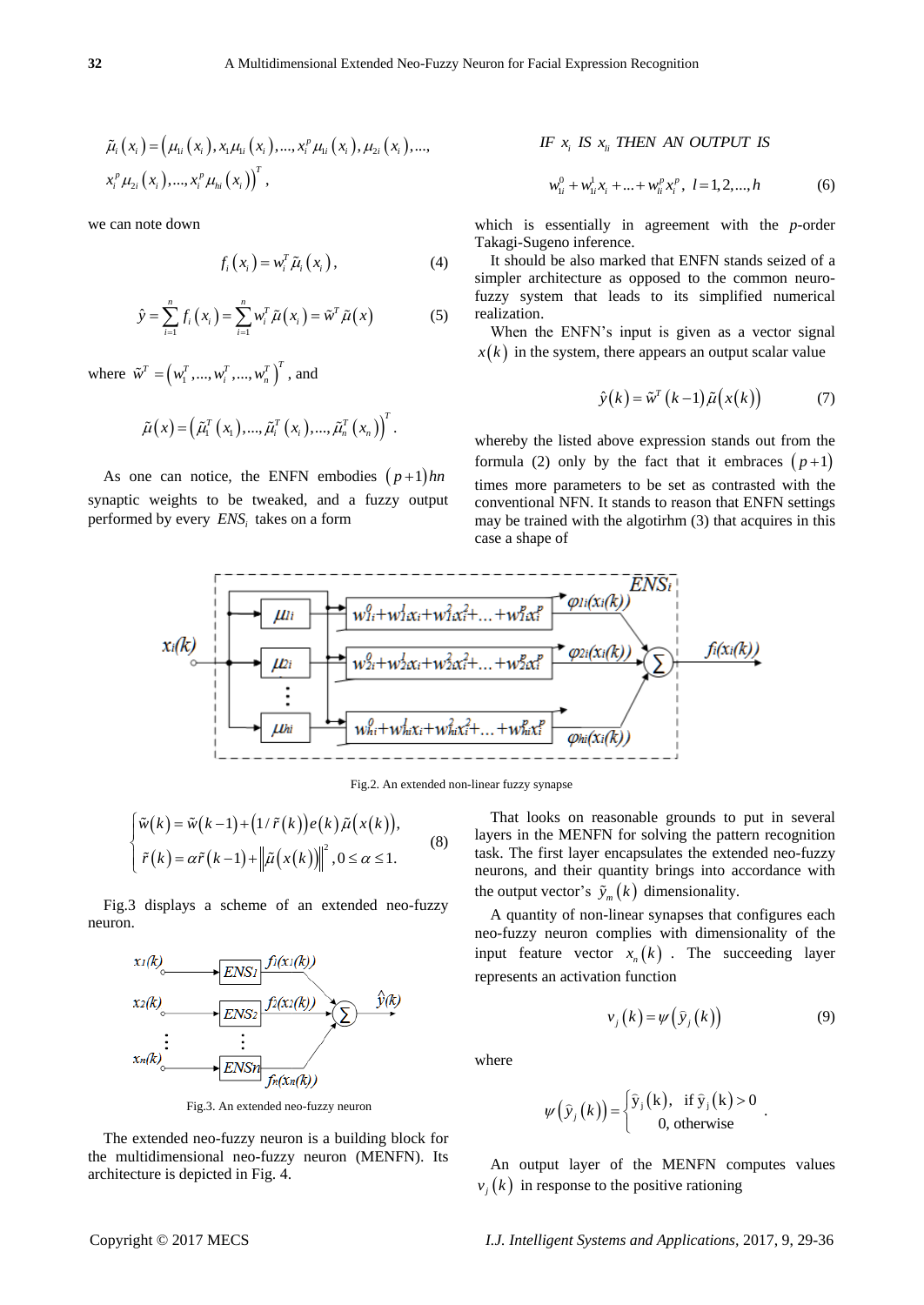$$
\xi_j(k) = \frac{\nu_j(k)}{\sum_{j=1}^m \nu_j(k)},\tag{10}
$$

output signal, the MENFN performs a fuzzy conjunction of elements in the output vector  $\zeta_i(k)$ 

$$
u(k) = \sup_{j=1}^{m} \{v_j(k)\}.
$$
 (11)

which is necessary if a learning vector is set in the range [0,1].

If a learning vector utilizes the numerical coding of an



Fig.4. A multidimensional extended neo-fuzzy neuron

#### III. EXPERIMENTS

To bear out superiority of the architecture under consideration, several experiments were carried out for the task of basic emotions' recognition. Several depictions from the open-source database Psychological Image Collection at Stirling (PICS) [27], as well as some illustrations partly from the Cohn-Kanade (Extended, CK+) database [28] and some other images taken from public access were mainly used as objects for recognition.

The learning dataset contains 344 depictions; learning was repeated during 30, 50, and 80 epochs as the case may be. For the algorithm (8), a learning rate  $1/\tilde{r} = \eta$  was taken equal 0.75. A capacity of membership functions for every ENS equals 9; the fuzzy inference represented by the *ENS<sup>i</sup>* can be put down like

$$
IF \ x_i \ IS \ x_{li} \ THEN \ AN \ OUTPUT \ IS
$$

$$
w_{1i}^0 + w_{1i}^1 x_i + \dots + w_{li}^p x_i^p, l = 1, 2, \dots, h
$$

and agrees with the Takagi-Sugeno inference of the second order.

As noted above, a quantity of neo-fuzzy neurons *m* measures up dimensionality of the output vector. Seven basic emotions are selected for recognition: anger, disgust, fear, surprise, happiness, sadness, and neutral expression. Therefore,  $m = 7$ . The character features' vector contains the two-dimensional coordinates of 35 feature points position (Fig.5) [29].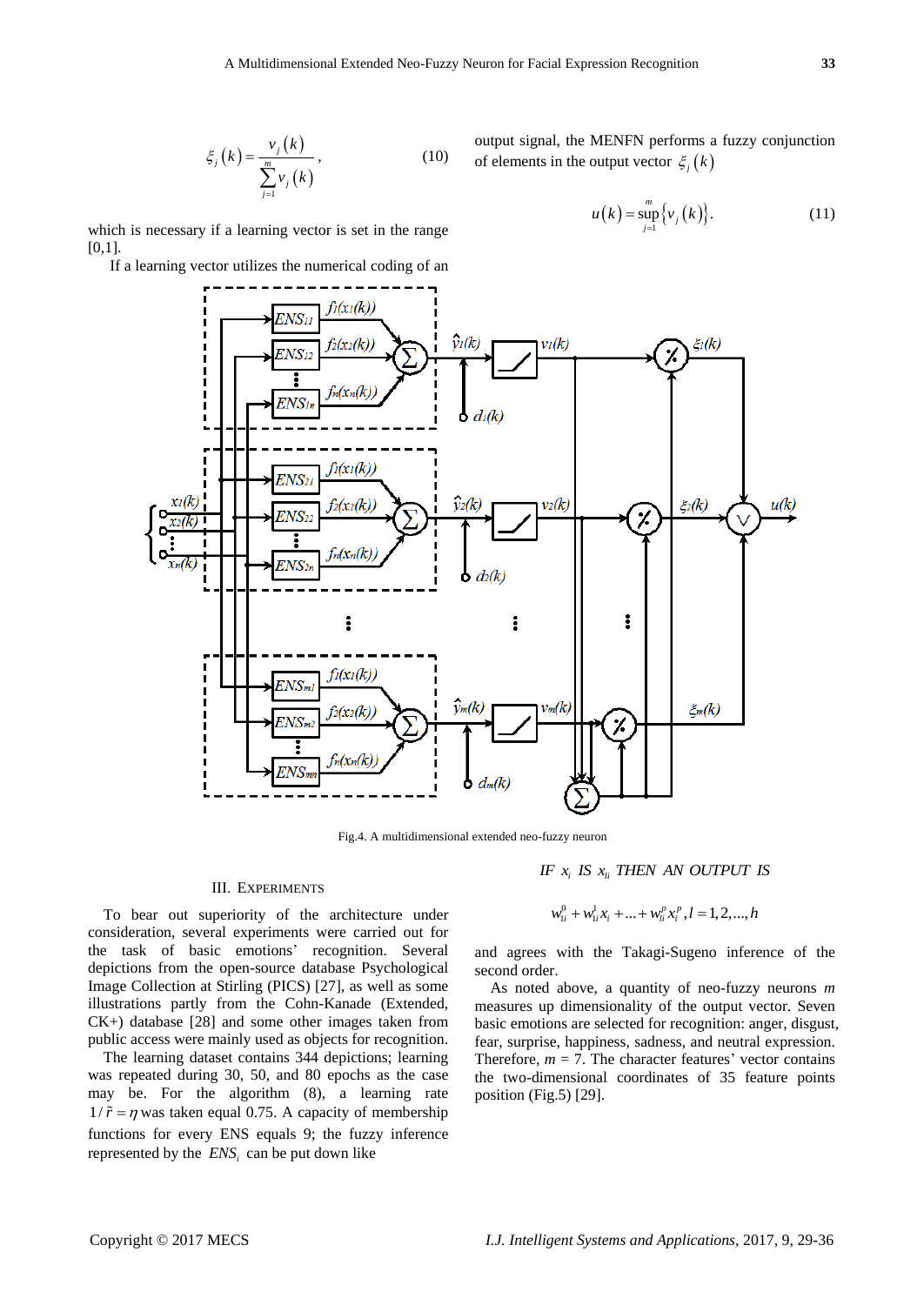

Fig.5. Arrangement of control points

So, dimensionality of the input vector  $x_n(k)$  equals 70.

The MENFN's framework confirms a sufficiently higher learning rate as opposed to a scheme described in [30]. A plot for errors' change by epochs is shown in Fig.6; results of learning are demonstrated in Table 1. The algorithm was tested on a sample of 78 images.



Fig.6. Dependency of a learning error on a number of learning epochs

The developed framework of multidimensional extended neo-fuzzy neuron definitely provides both a high learning rate and the high recognition accuracy for multidimensional data. These inferiorities are particularly useful for detecting facial expressions in a real-time mode.

|  |  |  |  |  |  | Table 1. Training MENFN for recognition of 7 emotions. Results |  |
|--|--|--|--|--|--|----------------------------------------------------------------|--|
|--|--|--|--|--|--|----------------------------------------------------------------|--|

| <b>Basic</b> | A number<br>of images     | Percentage of unrecognized<br>images, % |           |           |  |  |
|--------------|---------------------------|-----------------------------------------|-----------|-----------|--|--|
| emotions     | in the<br>training<br>set | 30 epochs                               | 50 epochs | 80 epochs |  |  |
| Anger        | 49                        | $\overline{c}$                          |           |           |  |  |
| Disgust      | 66                        | 0                                       |           |           |  |  |
| Fear         | 35                        |                                         |           |           |  |  |
| Happiness    | 45                        | $\overline{c}$                          |           |           |  |  |
| Sorrow       | 19                        | 5                                       |           |           |  |  |
| Surprise     | 50                        | 0                                       |           |           |  |  |
| Neutral      | 80                        |                                         | 3         |           |  |  |

#### IV. CONCLUSION

The paper proposes a structure of the multidimensional extended neo-fuzzy neuron which is an extension of the conventional neo-fuzzy neuron for a case of the fuzzy inference procedure when its order is higher than a zero order and which possesses both a multidimensional data input and an output. The proposed learning algorithm allows distributing effectively the aggregate data into an amount of previously known clusters. The considered MENFN enhances clustering qualities, incorporates both a high training speed and its quite simple numerical feasibility.

#### ACKNOWLEDGMENT

This article gets sponsored by RAMECS and CCNU16A02015.

#### **REFERENCES**

- [1] Zh. Hu, Ye.V. Bodyanskiy, O.K. Tyshchenko, and V.O. Samitova,"Fuzzy Clustering Data Given in the Ordinal Scale", International Journal of Intelligent Systems and Applications (IJISA), Vol.9, No.1, pp.67-74, 2017.
- [2] Zh. Hu, Ye.V. Bodyanskiy, O.K. Tyshchenko, and V.O. Samitova,"Fuzzy Clustering Data Given on the Ordinal Scale Based on Membership and Likelihood Functions Sharing", International Journal of Intelligent Systems and Applications (IJISA), Vol.9, No.2, pp.1-9, 2017.
- [3] Zh. Hu, Ye.V. Bodyanskiy, O.K. Tyshchenko, V.O. Samitova,"Possibilistic Fuzzy Clustering for Categorical Data Arrays Based on Frequency Prototypes and Dissimilarity Measures", International Journal of Intelligent Systems and Applications (IJISA), Vol.9, No.5, pp.55-61, 2017.
- [4] Zh. Hu, Ye.V. Bodyanskiy, O.K. Tyshchenko, V.M. Tkachov, "Fuzzy Clustering Data Arrays with Omitted Observations", International Journal of Intelligent Systems and Applications (IJISA), Vol.9, No.6, pp.24-32, 2017.
- [5] Ye.V. Bodyanskiy, O.K. Tyshchenko, D.S. Kopaliani, "An Evolving Connectionist System for Data Stream Fuzzy Clustering and Its Online Learning", Neurocomputing, Vol.262, pp.41-56, 2017.
- [6] Ye. Bodyanskiy, O. Tyshchenko, and D. Kopaliani, "An evolving neuro-fuzzy system for online fuzzy clustering", Proc. Xth Int. Scientific and Technical Conf. "Computer Sciences and Information Technologies (CSIT'2015)", pp.158-161, 2015.
- [7] L. Rutkowski, *Computational Intelligence. Methods and Techniques*. Berlin Heidelberg: Springer-Verlag, 2008.
- [8] C.L. Mumford and L.C. Jain, *Computational Intelligence*. Berlin: Springer-Verlag, 2009.
- [9] R. Kruse, C. Borgelt, F. Klawonn, C. Moewes, M. Steinbrecher, and P. Held, *Computational Intelligence. A Methodological Introduction*. Berlin: Springer-Verlag, 2013.
- [10] Ye. Bodyanskiy, "Computational intelligence techniques for data analysis‖, in *Lecture Notes in Informatics*, 2005, P-72, pp.15–36.
- [11] T. Yamakawa, E. Uchino, T. Miki and H. Kusanagi, "A neo fuzzy neuron and its applications to system identification and prediction of the system behavior", Proc. 2nd Int. Conf. on Fuzzy Logic and Neural Networks "IIZUKA-92", pp. 477-483, 1992.
- [12] E. Uchino and T. Yamakawa, "Soft computing based signal prediction, restoration and filtering", Intelligent Hybrid Systems: Fuzzy Logic, Neural Networks and Genetic Algorithms, Boston: Kluwer Academic Publisher, pp. 331-349, 1997.
- [13] T. Miki and T. Yamakawa, "Analog implementation of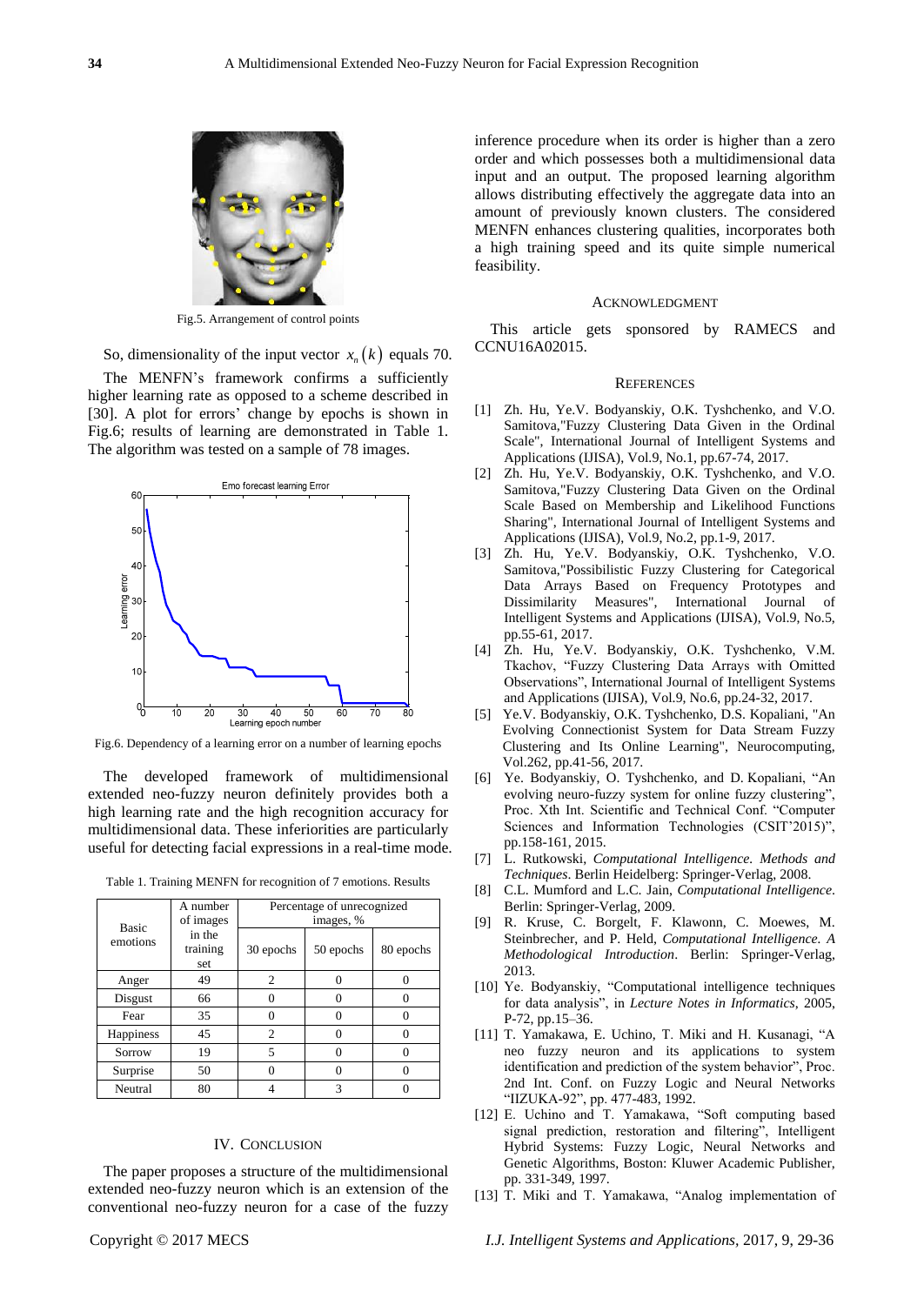neo-fuzzy neuron and its on-board learning". Computational Intelligence and Applications, Piraeus: WSES Press, pp. 144-149, 1999.

- [14] J. Zhang and H. Knoll, "Constructing fuzzy-controllers with B-spline models – Principles and Applications", Int. J. of Intelligent Systems, vol.13, pp.257-285, 1998.
- [15] V. Kolodyazhniy and Ye. Bodyanskiy, "Cascaded multiresolution spline-based fuzzy neural network", Proc. Int. Symp. on Evolving Intelligent Systems, pp.26-29, 2010.
- [16] Ye. Bodyanskiy, O. Tyshchenko, and D. Kopaliani, "Adaptive learning of an evolving cascade neo-fuzzy system in data stream mining tasks", Evolving Systems, Vol.7, No.2, pp.107-116, 2016.
- [17] Ye. Bodyanskiy, O. Tyshchenko, and D. Kopaliani, "A hybrid cascade neural network with an optimized pool in each cascade", Soft Computing, Vol.19, No.12, pp.3445-3454, 2015.
- [18] Zh. Hu, Ye.V. Bodyanskiy, O.K. Tyshchenko, and O.O. Boiko, "An Evolving Cascade System Based on a Set of Neo-Fuzzy Nodes", International Journal of Intelligent Systems and Applications (IJISA), Vol.8, No.9, pp.1-7, 2016.
- [19] Ye. Bodyanskiy, I. Kokshenev, and V. Kolodyazhniy, "An adaptive learning algorithm for a neo-fuzzy neuron", Proc. 3rd Int. Conf. of European Union Soc. for Fuzzy Logic and Technology (EUSFLAT'03), pp.375-379, 2003.
- [20] S. Haykin, Neural Networks and Learning Machines (3rd Edition). NJ: Prentice Hall, 2009.
- [21] G.C. Goodwin, P.J. Ramage, and P.E. Caines, "Discrete time stochastic adaptive control", SIAM J. Control and Optimization, Vol.19, pp.829-853, 1981.
- [22] L.X. Wang and Mendel J.M., *Fuzzy basis functions, universal approximation and orthogonal least squares learning*. IEEE Trans. on Neural Networks, Vol.3, pp.807- 814, 1993.
- [23] L.X. Wang, *Adaptive Fuzzy Systems and Control. Design and Stability Analysis*. Upper Saddle River: Prentice Hall, 1994.
- [24] S. Osowski, *Sieci neuronowe do przetwarzania informacij*. Warszawa: Oficijna Wydawnicza Politechniki Warszawskiej, 2006.
- [25] Ye.V. Bodyanskiy and N.Ye. Kulishova, "Extended neofuzzy neuron in the task of images filtering", Radioelectronics, Computer Science, Control, Vol.1(32), pp.112-119, 2014.
- [26] Ye. Bodyanskiy, O. Tyshchenko, and D. Kopaliani, "An Extended Neo-Fuzzy Neuron and its Adaptive Learning Algorithm", I.J. Intelligent Systems and Applications (IJISA), Vol.7, No.2, pp.21-26, 2015.
- [27] http://pics.psych.stir.ac.uk/2D\_face\_sets.htm
- [28] Handbook of Face Recognition. London: Springer-Verlag, 2011.
- [29] P. Lucey, J.F. Cohn, T. Kanade, J. Saragih, Z. Ambadar, and I. Matthews, "The Extended Cohn-Kanade Dataset (CK+): A complete dataset for action unit and emotionspecified expression", Proc. IEEE workshop on CVPR for Human Communicative Behavior Analysis, San Francisco, USA, 2010.
- [30] N. Kulishova, "Emotion Recognition Using Sigma-Pi Neural Network", Proc. 2016 IEEE First International Conference on Data Stream Mining & Processing (DSMP), pp.327-331, 2016.

## **Authors' Profiles**



**Zhengbing Hu:** Ph.D., Associate Professor of School of Educational Information Technology, Central China Normal University, M.Sc. (2002), Ph.D. (2006) from the National Technical University of Ukraine "Kiev Polytechnic Institute". Postdoc (2008), Huazhong University of Science and Technology, China. Honorary Associate

Researcher (2012), Hong Kong University, Hong Kong. Major interests: Computer Science and Technology Applications, Artificial Intelligence, Network Security, Communications, Data Processing, Cloud Computing, Education Technology.



**Yevgeniy Bodyanskiy**. graduated from Kharkiv National University of Radio Electronics in 1971. He got his PhD in 1980. He obtained an academic title of the Senior Researcher in 1984. He got his Dr.Habil.Sci.Eng. in 1990. He obtained an academic title of the Professor in 1994.

Prof. Bodyanskiy is Professor of Artificial Intelligence Department at KhNURE, Head of Control Systems Research Laboratory at KhNURE. He has more than 600 scientific publications including 40 inventions and 10 monographs. His research interests are Hybrid Systems of Computational Intelligence: adaptive, neuro-, wavelet-, neofuzzy-, real-time systems that have to do with control, identification, and forecasting, clustering, diagnostics and fault detection.

Prof. Bodyanskiy is an IEEE Senior Member and a member of 4 scientific and 7 editorial boards.



**Nonna Ye. Kulishova** graduated from Kharkiv National University of Radio Electronics in 1989. She got her PhD in 1998. She is the professor of Media Systems and Technologies Department at KhNURE. Her current research interests are Neuro-Fuzzy Systems; Machine Learning, Image and Video Processing, Color

Management.



**Oleksii Tyshchenko** graduated from Kharkiv National University of Radio Electronics in 2008. He got his PhD in Computer Science in 2013. He is currently working as a Senior Researcher at Control Systems Research Laboratory, Kharkiv National University of Radio Electronics. He has currently published more than 50 publications. He is a reviewer of such

journals as Neural Computing and Applications (NCAA); Soft Computing (SoCo); Evolving Systems (EvoS); Neurocomputing (NeuroComp); IEEE Transactions on Cybernetics.

His current research interests are Evolving, Reservoir and Cascade Neuro-Fuzzy Systems; Computational Intelligence; Machine Learning; Deep Learning; High-Dimensional Fuzzy Clustering.